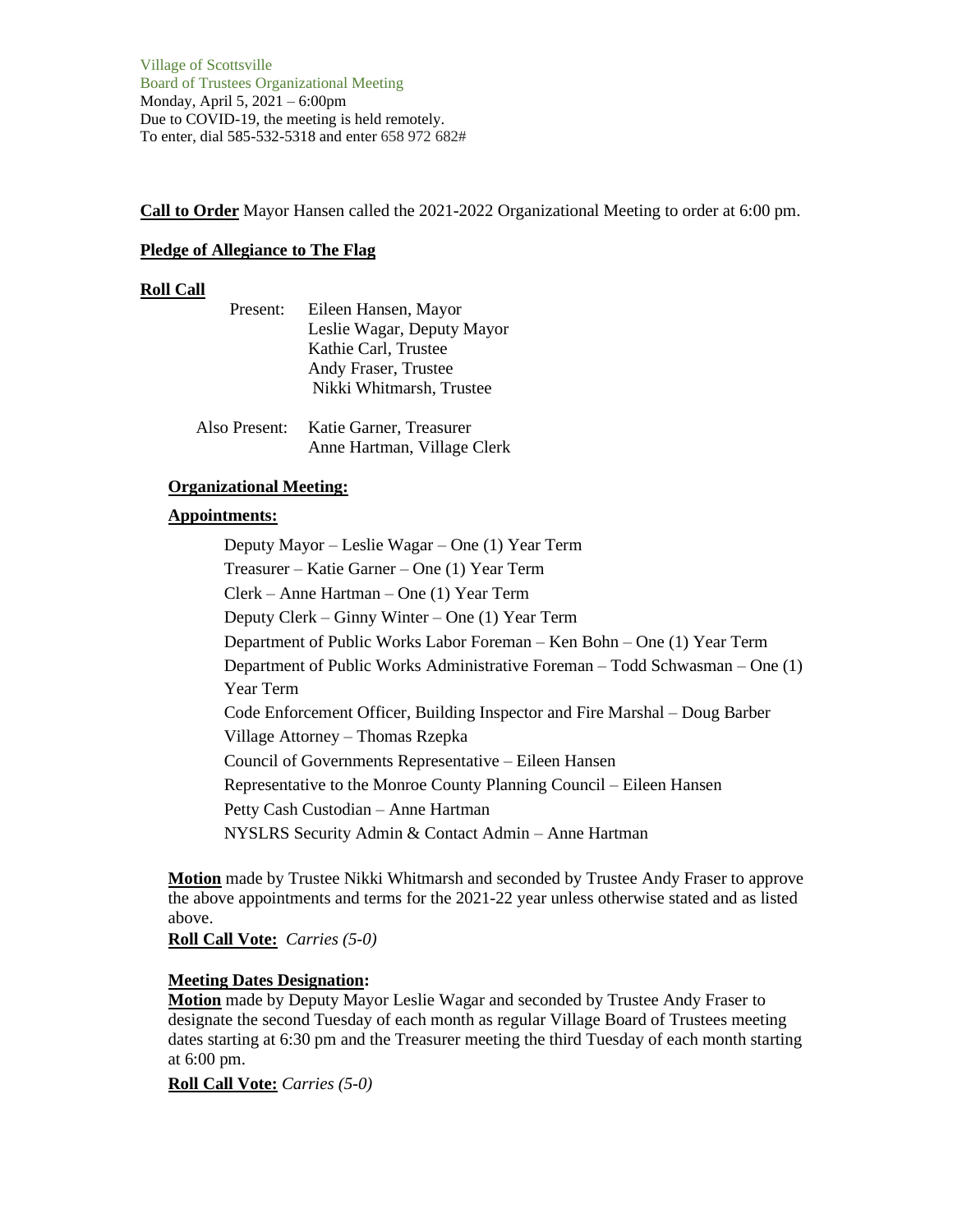### **Organizational Meeting Date Designation:**

**Motion** made by Trustee Kathie Carl and seconded by Deputy Mayor Leslie Wagar to establish Monday, April 4, 2022 at 6:00pm as the organizational meeting date for the 2021- 2022 schedule.

**Roll Call Vote:** *Carries (5-0)*

### **Official Newspaper:**

**Motion** made by Trustee Kathie Carl and seconded by Trustee Nikki Whitmarsh to designate "The Sentinel" as the official newspaper for the year 2021-2022. **Roll Call Vote:** *Carries (5-0)*

#### **Investment Policy (Summarized):**

Village funds not immediately needed for Village operations may be invested in the following types of investments: Insured Savings Accounts Certificates of Deposit

United States Government Treasury Bills

Government Money Market Accounts

Investments may be made only in Commercial Banks and the United States Government and must be collateralized to the extent that amounts exceed Federal Deposit Insurance Corporation (FDIC) Insurance.

The following is the approved list of depositors of the Village of Scottsville to which funds may be invested:

> Canandaigua National Bank & Trust Citibank JP Morgan Chase United States Government Wilmington Trust

**Motion** made by Trustee Nikki Whitmarsh seconded by Trustee Andy Fraser to set up the investment policy for the Village of Scottsville.

**Roll Call Vote:** *Carries (5-0)*

### **Other Village Policies:**

General Fund Balance Reserves Policy Cash Receipts Online Banking Credit Card Use Procurement Investment Policy (general and detailed) Petty Cash Cell Phone Workplace Violence Prevention Code of Ethics Computer IT Policy Social Media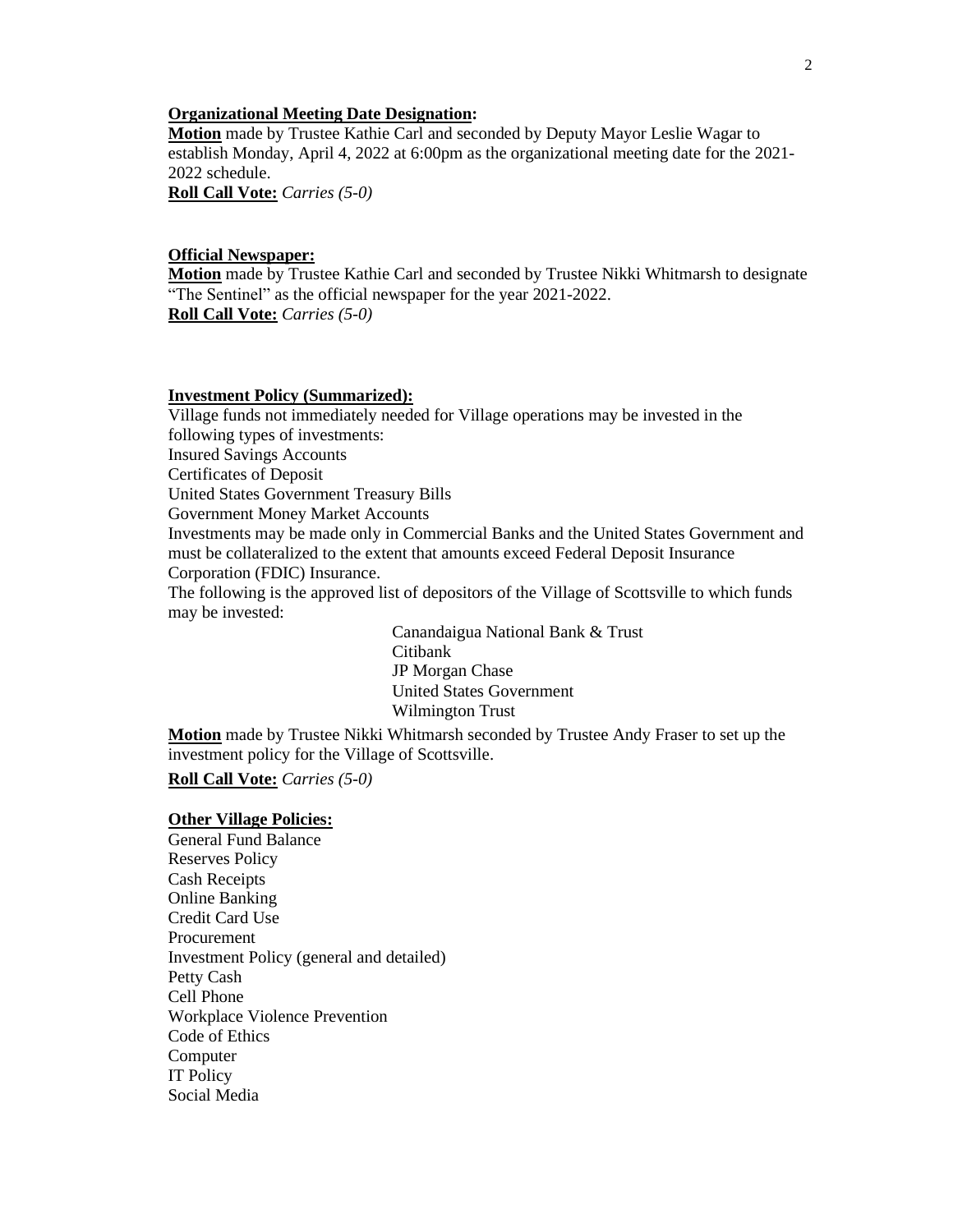### Grants

**Motion** made by Trustee Kathie Carl and seconded by Deputy Mayor Leslie Wagar to reaffirm all the Village policies listed above.

**Roll Call Vote:** *Carries (5-0)*

**Liaison Representatives:** Mayor Eileen Hansen: Departments

Trustee Kathleen Carl: Finance

Trustee Andy Fraser: Grants

Trustee Leslie Wagar: Communications

Trustee Nikki Whitmarsh: Planning Board/Zoning Board of Appeals

**Motion** made by Deputy Mayor Leslie Wagar and seconded by Trustee Kathie Carl to designate the Board liaison representatives as listed.

**Roll Call Vote:** *Carries (5-0)*

#### **Audit the Books & Records:**

**Motion** made by Deputy Mayor Leslie Wagar and seconded by Trustee Nikki Whitmarsh that the Board of Trustees cause to be audited the books and records of any officer who collects or disburses funds.

**Roll Call Vote:** *Carries (5-0)*

#### **Advance Approval of Claims:**

**WHEREAS** the Board of Trustees has determined to authorize payment in advance of audit of claims for public utility services, insurance premiums, postage, freight and express

charges; and

**WHEREAS** all such claims must be presented at the next regular meeting for audit; and

**WHEREAS** the claimant and the officer incurring or approving the claim are jointly and severally liable for any amount the Board of Trustees disallows.

# **NOW THEREFORE BE IT RESOLVED**:

That the Board of Trustees authorizes payment in advance of audit of claims for public utility services, postage, freight and express charges. All such claims must be presented at the next regular meeting for audit and the claimant and the officer incurring or approving the claims are jointly and severally liable for any amount the Board of Trustees disallows. That this resolution is effective immediately.

**Resolution** made by Trustee Kathie Carl and seconded by Deputy Mayor Leslie Wagar.

**Roll Call Vote:** *Carries (5-0)*

#### **Mileage Allowance:**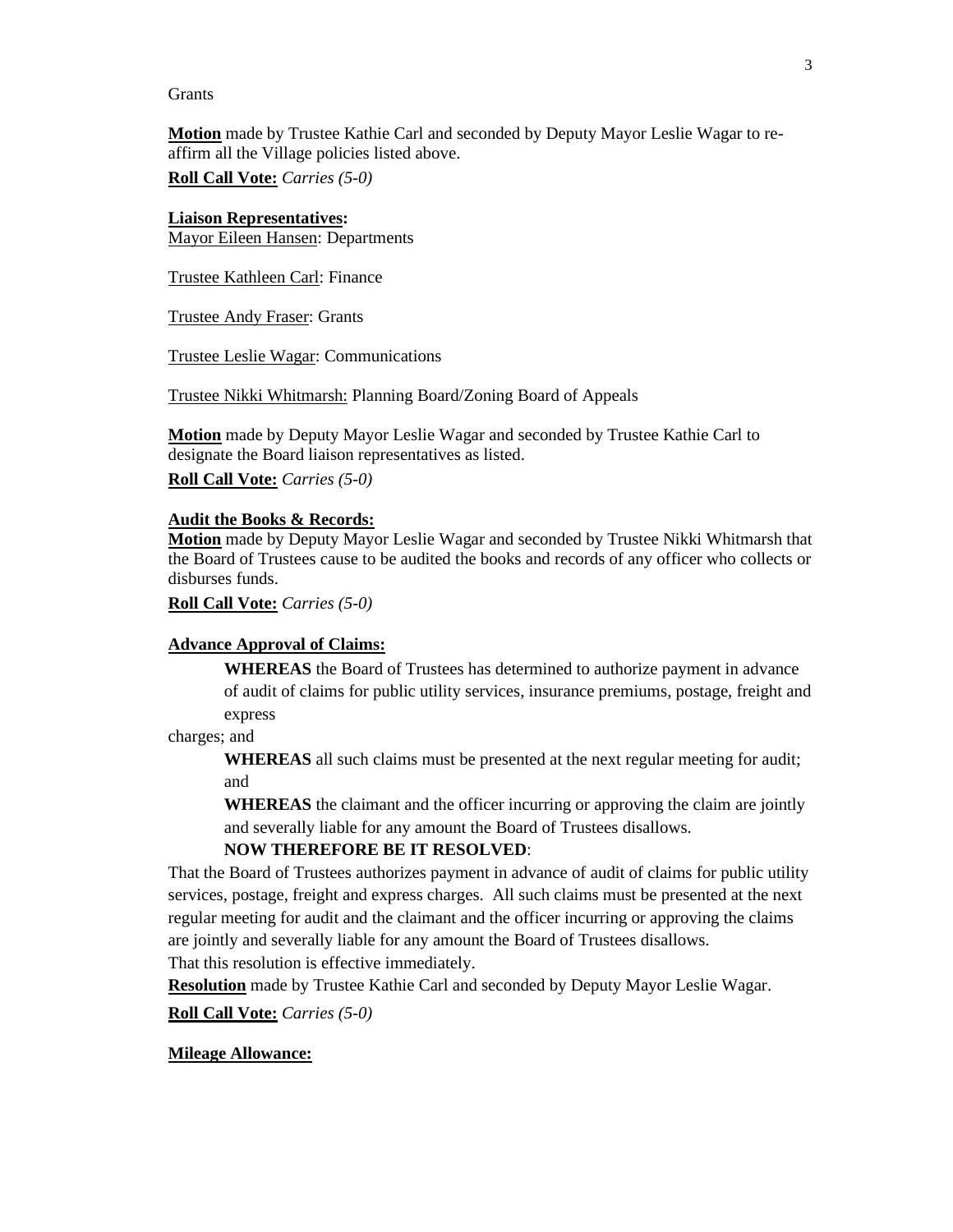**WHEREAS** the Board of Trustees has determined to pay a fixed rate for mileage as reimbursement to village officers and employees who use their personal automobiles while performing their official village duties;

# **NOW THEREFORE BE IT RESOLVED:**

That the Board of Trustees will approve reimbursement to such officers and employees at the rate of **56 cents per mile**.

That this resolution is effective immediately.

**Resolution** made by Deputy Mayor Leslie Wagar and seconded by Trustee Kathie Carl.

**Roll Call Vote:** *Carries (5-0)*

# **Attendance at Schools and Conferences:**

**WHEREAS** there is to be held during the coming official year

NYCOM's Winter Legislative Meeting

NYCOM's Annual Meeting

NYCOM's Annual Meeting and Training School

NYCOM's Fall Training School

NYCOM's Public Works Training School, and

Trainings held by Monroe County New York, New York State, the Regional Planning Council and Finger Lakes Building Officials Association

**WHEREAS** attendance by certain municipal officials and employees at one or more of these meetings, conferences or schools benefits the municipality;

# **NOW THEREFORE BE IT RESOLVED**:

That the village officers and employees approved by the board are authorized to attend the above schools.

That this resolution is effective immediately.

**Resolution** made by Deputy Mayor Leslie Wagar and seconded by Trustee Andy Fraser.

**Roll Call Vote:** *Carries (5-0)*

### **Designating Depositories:**

**WHEREAS** the Board of Trustees has determined that Village Law § 4-412(3)(2) requires the designation of banks or trust companies for the deposit of all village monies;

### **NOW THEREFORE BE IT RESOLVED:**

That the Board of Trustees designates the following institutions as depositories of all moneys received by the Village Clerk, Treasurer, Deputy Clerk, and receiver of taxes. Names of Institutions:

> Canandaigua National Bank & Trust J.P. Morgan Chase

That this resolution is effective immediately.

**Resolution** made by Trustee Andy Fraser and seconded by Trustee Nikki Whitmarsh. **Roll Call Vote:** *Carries (5-0)*

#### **Designating Depository Signers**

**Motion** made by Trustee Kathie Carl and seconded by Trustee Nikki Whitmarsh to designate Katie Garner, Eileen Hansen and Leslie Wagar as signers on the Canandaigua National Bank accounts.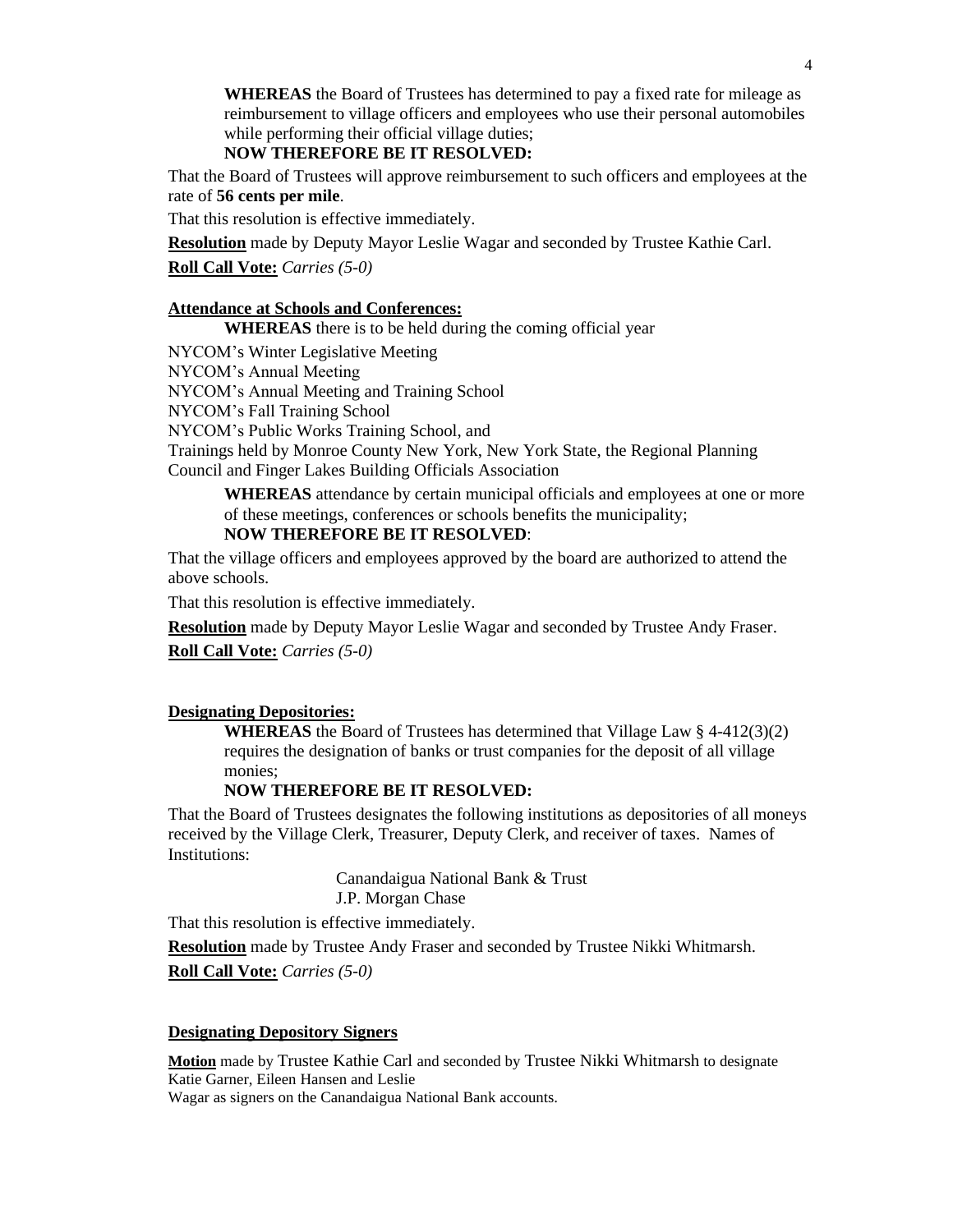#### **Meeting Procedures:**

Resolution Adopting Rules of Procedure for the Board of Trustees of the Village of Scottsville.

**WHEREAS**, Village Law § 4-412 provides that the Board of Trustees may determine its own rules of procedure;

**NOW, THEREFORE BE IT RESOLVED**, the following rules of procedure are adopted pursuant to Village Law § 4-412:

#### VILLAGE BOARD OT TRUSTEES REGULAR MEETINGS:

The Board of Trustees' Regular Meetings are held on 2<sup>nd</sup> Tuesday of each month, commencing at 6:30pm in the Wheatland Municipal Building boardroom. SPECIAL MEETINGS:

Special meetings of the Board of Trustees are all Board meetings other than Regular Meetings. A Special Meeting may be called by the Mayor or any Trustee upon notice to the entire Board. Notice must be given to each member of the Board of Trustees by telephone, in person, or email at least 24 hours in advance of the meeting unless an emergency requires the meeting to be held on less than 24hours notice.

#### QUORUM:

A quorum of the Board must be physically present to conduct business. A quorum of the five-member Board of Trustees is three, regardless of vacancies.

# EXECUTIVE SESSIONS:

Executive sessions must be held in accordance with NYS Public Officers Law § 105. All executive sessions must be entered into by a motion made from a properly noticed and conducted open meeting.

# AGENDAS:

The agenda is to be prepared by the Clerk at the direction of the Mayor. The Mayor or any Trustee may have an item placed on the agenda. When possible, items for the agenda must be provided to the Clerk in writing or via email at least 24 hours before the meeting's start time. However, items may be placed on the agenda at any time, including during the meeting. If necessary, a supplemental agenda may be distributed at the beginning of the meeting.

#### VOTING:

Pursuant to the New York State Village Law and General Construction Law, each member of the Board has one vote. The Mayor may vote on any matter but must vote in case of a tie. A majority of the totally authorized voting power is necessary to pass a matter unless otherwise specified by State law. A vote upon any question must be taken by ayes and noes, and the names of the members present, and their votes must be entered in the minutes.

# GENERAL RULES OF PROCEDURE:

The Mayor presides at the meeting. In the Mayor's absence, the Deputy Mayor presides at meetings of the Board. The presiding officer may debate, move, and take any action that may be taken by other members of the Board. Board members are not